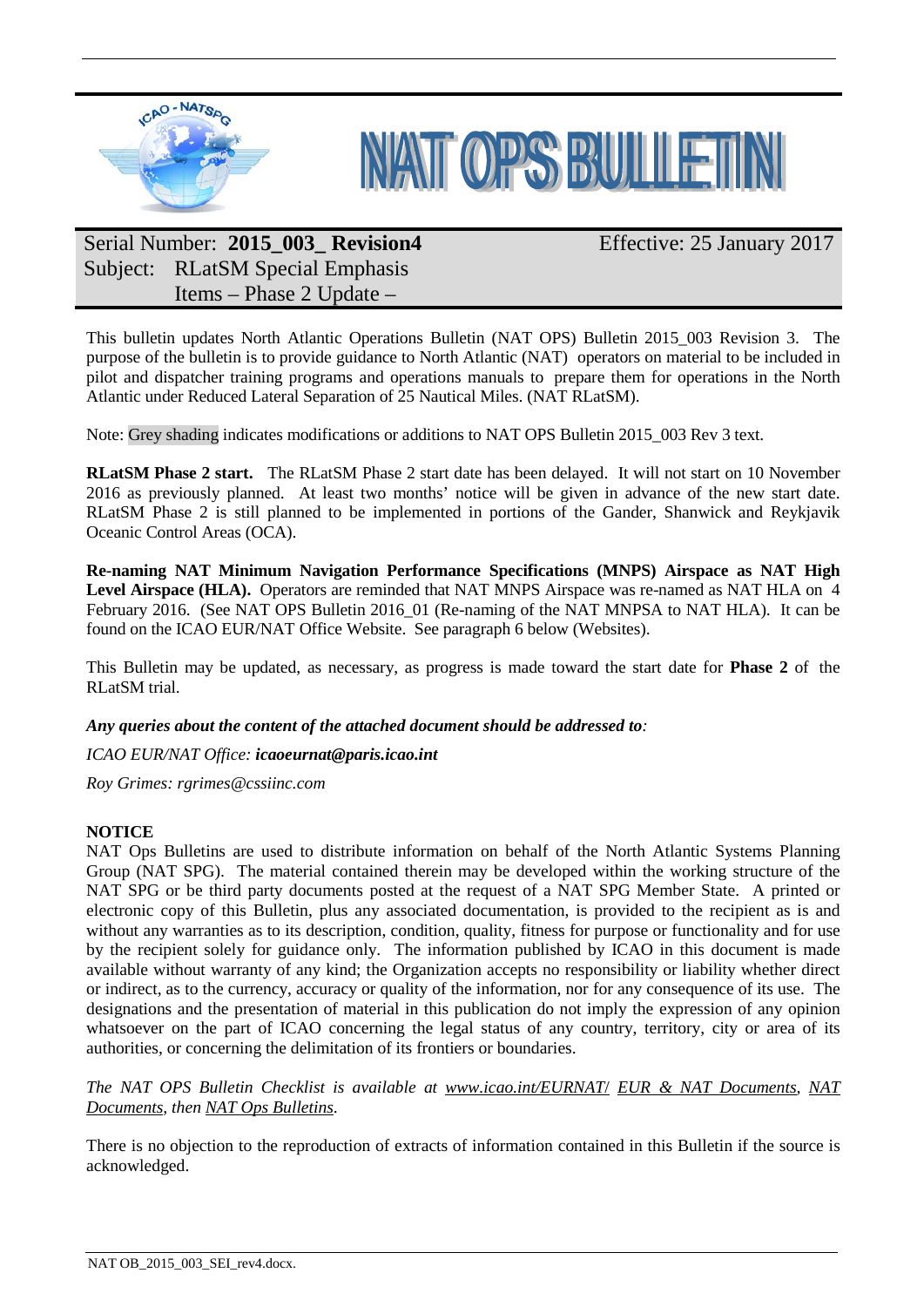## **NATOPERATIONSBULLETIN – RLATSMSPECIAL EMPHASIS ITEMS**

**1. Purpose of Bulletin – RLatSM Phase 2 Update.** The purpose of this bulletin is to provide guidance to North Atlantic (NAT) operators on material to be included in pilot and dispatcher training programs and operations manuals to prepare them for operations in the North Atlantic under Reduced Lateral Separation of 25 Nautical Miles (NAT RLatSM operations). It also provides updated information on the start of RLatSM Phase 2 trials.

**1.1** This Bulletin may be updated, as necessary, as progress is made toward the start date for Phase 2 of the RLatSM trial. Any necessary updates will be distributed through industry organizations and posted on the ICAO EUR/NAT Website. (See section [6\)](#page-7-0).

**1.2 Operator attention is directed to [Attachment](#page-9-0) A.** It provides a "quick reference" for the RLatSM Special Emphasis Items contained in this bulletin. It is intended to be used as a job aid for operators developing pilot and dispatcher training material.

- **1.3** The following is an explanation of the terms "should", "must" and "shall" as used in this bulletin.
	- a) "Should" is used to indicate a recommended practice or policy that is considered as desirable for the safety of operations.
	- b) "Shall" and "must" are used to indicate a practice or policy that is considered as necessary for the safety of operations.

**2. RLatSM Project Plan Overview.** Phase 1 of the NAT 25 NM Reduced Lateral Separation Minimum (RLatSM) trial commenced in portions of the Gander and Shanwick oceanic control areas (OCA) in December 2015. The RLatSM Phase 2 trial will not start on 10 November 2016 as previously planned. At least two months' notice will be given in advance of the new start date. RLatSM Phase 2 is still planned to be implemented in portions of the Gander, Shanwick and Reykjavik OCAs.

- a) **During the RLatSM Phase 1 trial,** the 25 NM lateral separation minimum is implemented by applying ½ degree track spacing between **three core** NAT Organized Track System (OTS) tracks. 25 NM lateral separation is applied between flight level (FL) 350-390 (inclusive).
- b) **During Phase 2 of the RLatSM trial,** the 25 NM lateral separation minimum will be implemented by applying ½ degree track spacing between **all NAT Organized Track System (OTS) tracks.** 25 NM lateral separation will be applied between flight level (FL) 350-390 (inclusive).
- c) OTS tracks separated using the reduced lateral separation minimum are established by publishing OTS tracks defined by ½ degree waypoints (e.g., 54 degrees-30 minutes NORTH latitude/50 degrees WEST longitude) between two adjacent tracks defined by whole degree waypoints (e.g. 54 degrees NORTH latitude/50 degrees WEST longitude, respectively).

Note: operators are advised that due to pre-tactical considerations, standard laterally separated tracks (60nm) may be contained within the NAT OTS structure. RLatSM tracks will be designated tracks identified in "Remark 3" of the NAT Track Message.

- d) Only those operators/aircraft eligible for RLatSM operations are allowed to operate on designated RLatSM tracks between FL 350-390 (inclusive). See Section 3 (Operator/Aircraft Eligibility).
- e) Strategic Lateral Offset Procedures (SLOP) are to be used in accordance with NAT Doc 007, paragraph 8.5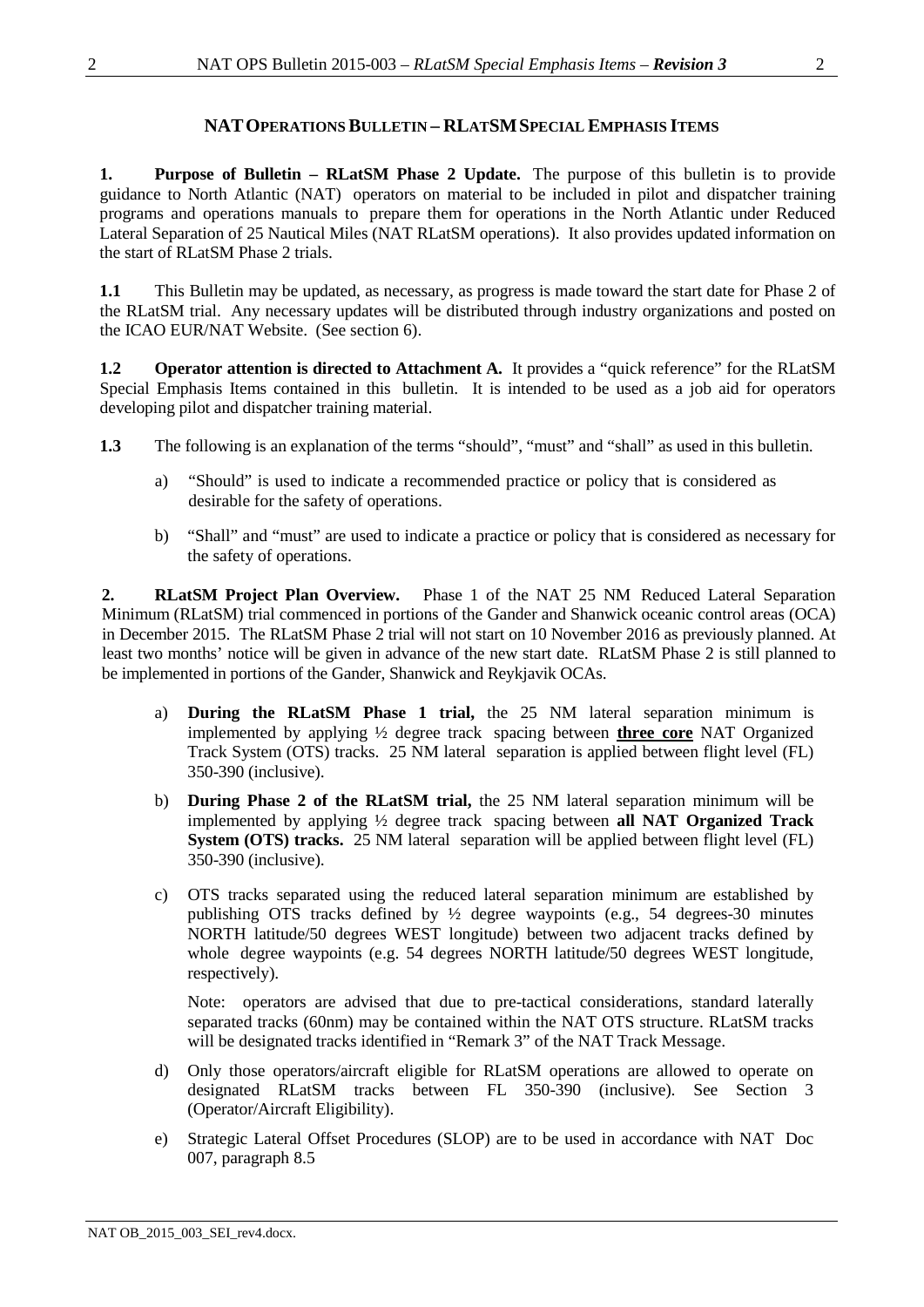f ) Enhanced ATC surveillance and communication is provided via FANS 1/A (or equivalent) data link systems. Automatic Dependent Surveillance (ADS-C) provides route conformance monitoring, periodic aircraft reporting and controller alerts for Lateral Deviation Events (LDE) and vertical deviation events (Level Range Deviation Events (LRDE). Controller-Pilot Data Link Communications (CPDLC) enhances ATC intervention and communication capabilities.

**3. Operator/Aircraft Eligibility.** Operators do not need to apply to NAT ANSPs to be part of the trial, however, operators should consult with the State authority responsible for their operation prior to starting RLatSM operations. Operators are eligible to flight plan and fly RLatSM tracks provided the flights:

- a) Meet Required Navigation Performance 4 (RNP 4) requirements
- b) Are ADS-C and CPDLC equipped and, where applicable, authorized; and,
- c) Operating required Communications, Navigation and Surveillance (CNS) systems

**Note:** Job Aids for RNP 4 and Data Link operations authorization are posted on the ICAO European and North Atlantic (EUR/NAT) Office website. See section 6 (**[Websites](#page-7-0)**).

#### <span id="page-2-0"></span>**4. Flight Planning Provisions**

**4.1** Only those operators/aircraft eligible for RLatSM operations are allowed to operate on designated RLatSM tracks between FL 350-390 (inclusive). All RLatSM tracks and FLs are uniquely identified in Remark 3 of the OTS Track Message as shown below:

#### *Westbound NAT Track Message Example: Phase 2 RLatSM Tracks*

Note: See "Remark 3". Tracks A, B, C, D and E are designated as RLatSM tracks between FL 350-390.

FF CYZZWNAT 102151 EGGXZOZX (NAT-1/3 TRACKS FLS 310/390 INCLUSIVE FEB 11/1130Z TO FEB 11/1900Z PART ONE OF THREE PARTS-A PIKIL 57/20 58/30 59/40 58/50 DORYY EAST LVLS NIL WEST LVLS 310 320 330 340 350 360 370 380 390 EUR RTS WEST NIL NAR NIL-B ETARI 5630/20 5730/30 5830/40 5730/50 ENNSO EAST LVLS NIL WEST LVLS 350 360 370 380 390 EUR RTS WEST NIL NAR NIL-C RESNO 56/20 57/30 58/40 57/50 HOIST EAST LVLS NIL WEST LVLS 310 320 330 340 350 360 370 380 390 EUR RTS WEST NIL NAR NIL-END OF PART ONE OF THREE PARTS) FF CYZZWNAT 102151 EGGXZOZX (NAT-2/3 TRACKS FLS 310/390 INCLUSIVE FEB 11/1130Z TO FEB 11/1900Z PART TWO OF THREE PARTS-D VENER 5530/20 5630/30 5730/40 5630/50 IRLOK EAST LVLS NIL WEST LVLS 350 360 370 380 390 EUR RTS WEST NIL NAR NIL-

E DOGAL 55/20 56/30 57/40 56/50 JANJO EAST LVLS NIL WEST LVLS 310 320 330 340 350 360 370 380 390 EUR RTS WEST NIL NAR NIL-END OF PART TWO OF THREE PARTS) FF CYZZWNAT 102152 EGGXZOZX (NAT-3/3 TRACKS FLS 310/390 INCLUSIVE FEB 11/1130Z TO FEB 11/1900Z PART THREE OF THREE PARTS-REMARKS. 1. TMI IS 042 AND OPERATORS ARE REMINDED TO INCLUDE THE TMI NUMBER AS PART OF THE OCEANIC CLEARANCE READ BACK. 2. ADS-C AND CPDLC MANDATED OTS ARE AS FOLLOWS TRACK A 350 360 370 380 390 TRACK B 350 360 370 380 390 TRACK C 350 360 370 380 390 TRACK D 350 360 370 380 390 TRACK E 350 360 370 380 390 END OF ADS-C AND CPDLC MANDATED OTS 3. RLATSM OTS LEVELS 350-390. RLATSM TRACKS AS FOLLOWS TRACK A TRACK B TRACK C TRACK D TRACK E END OF RLATSM OTS**…**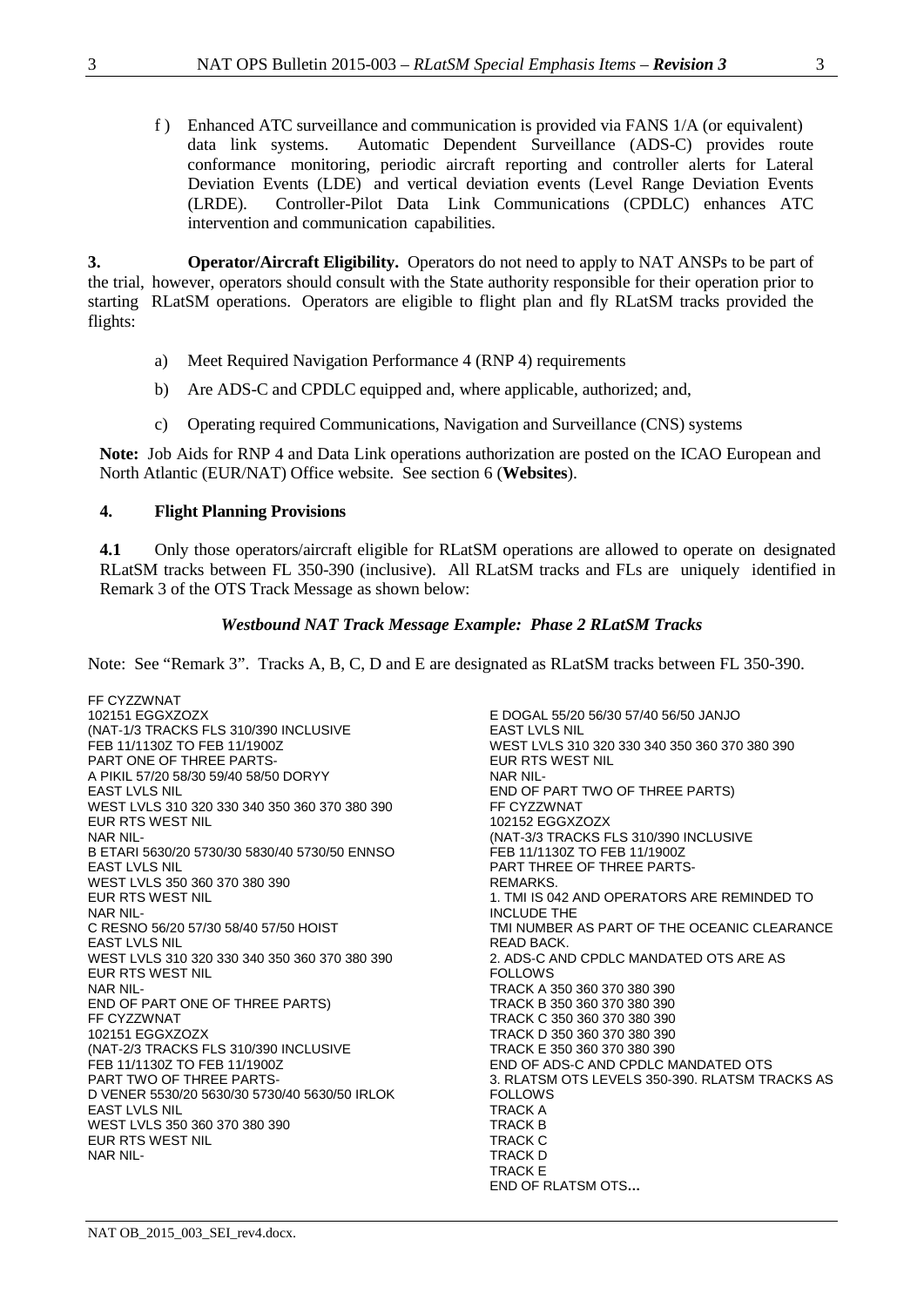**4.2** Operators must file the correct ICAO Flight Plan annotations in Items 10 and 18 to indicate that RLatSM required CNS systems are operational for the flight.

- a) Item 10a (Radio communication, navigation and approach aid equipment and capabilities).
	- Inset "X" to indicate that the aircraft meets requirements for NAT HLA operations. (See page 1 for information on accessing NAT OPS Bulletin 2016 1. It contains guidance on NAT HLA requirements);
	- Insert "J5" to indicate FANS 1/A (or equivalent) Inmarsat CPDLC SATCOM and/or "J7" to indicate FANS 1/A (or equivalent) CPDLC Iridium SATCOM data link equipage and operation;
	- Insert "R" to indicate that aircraft navigation system equipage and operation meet Performance Based Navigation (PBN) levels specified in Item 18. See 4.2 c) below on the related Item 18 entry for RNP 4.
- b) Item 10b (Surveillance equipment and capabilities)
	- Insert "D1" to indicate FANS 1/A (or equivalent) ADS-C equipage and operation
- c) Item 18 (Other information)
	- Insert the characters "PBN/" followed by "L1" to indicate RNP 4 authorization.

**5. Special Emphasis Items for RLatSM Operators.** The Special Emphasis Items (SEI) listed below should be incorporated into operator training programs and operations manuals with the intent of raising pilot and dispatcher awareness of the importance of following procedures in an environment where ½ degree waypoints and a lateral separation minimum of 25 NM are applied. Each SEI is followed by an explanation of the factors leading it to be identified as an RLatSM SEI.

### <span id="page-3-0"></span>*5.1 Requirement to use the CNS equipment that is indicated in the ICAO flight plan:*

ATC uses the Flight Plan annotations in Items 10 and 18 to apply the reduced separation between aircraft. Therefore, before entering the NAT, the pilot must ensure that:

- 1. the aircraft is logged on when data link capability (J5, J7, D1) has been filed in the FPL; and
- 2. RNP 4 is inserted into the FMC, when RNP4 capability (L1) has been filed in the FPL. This is to enable aircraft navigation system monitoring and alerting against the required RNP 4 Navigation Specification.

### <span id="page-3-1"></span>*5.2 Pilot Training on Map and FMC Displays of ½ Degree and Whole Degree Waypoints:*

To mitigate misinterpretation of waypoint coordinates, operator initial and re-current training programs and operations manuals must incorporate training and guidance to enable pilots to understand map and FMC displays of ½ degree and whole degree waypoints regardless of the waypoint format being used for waypoint FMC input. See paragraph 5.3 below.

### *Explanation*

5.2.1 Map displays and certain FMC pages generally do not display full waypoint degrees **and** minutes, e.g. when the full 13 latitude/longitude characters are used to insert ½ degree waypoints. See [Figure 1](#page-11-0) and [Figure 2](#page-12-0) in Attachment B[.](#page-12-1)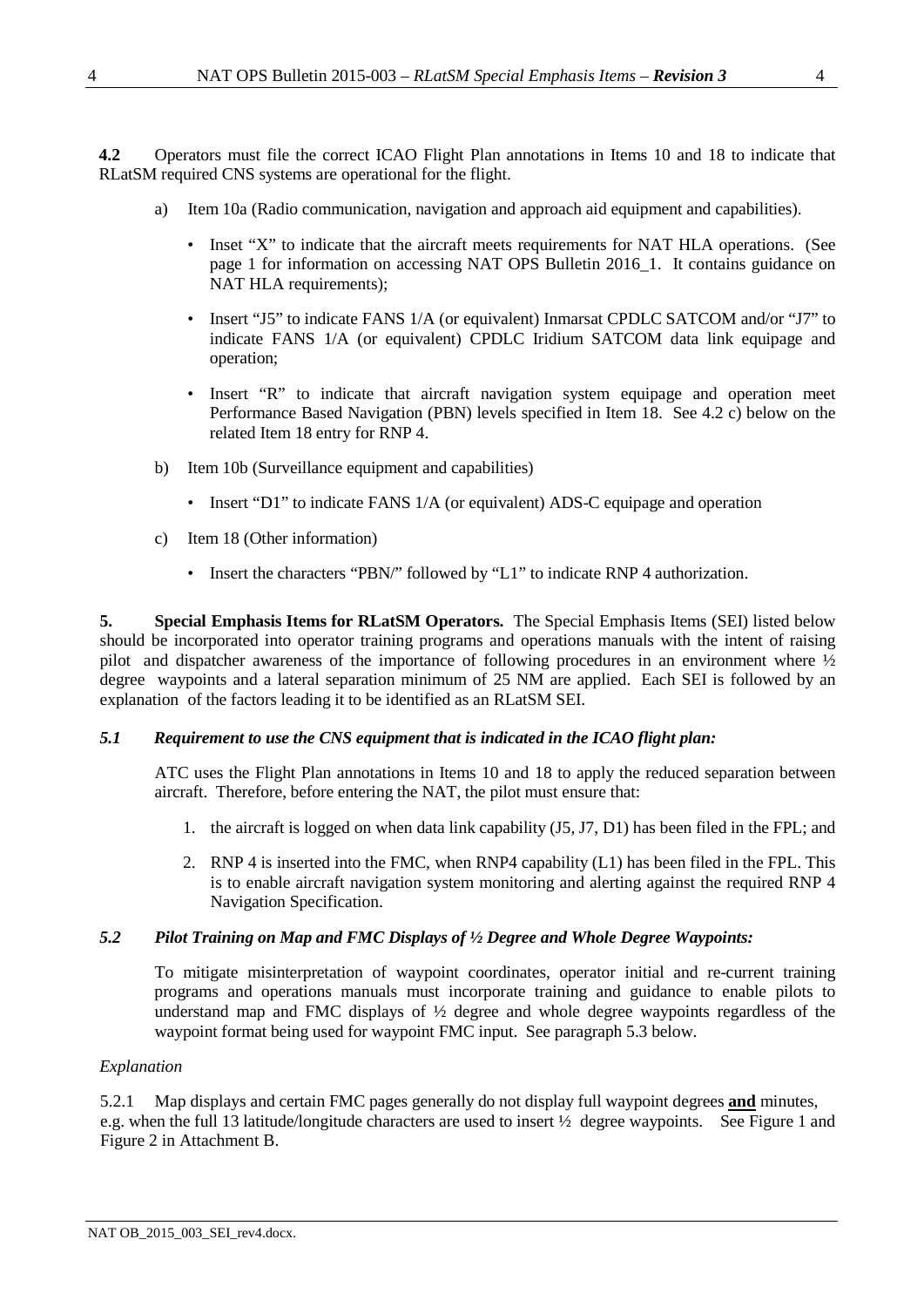#### <span id="page-4-0"></span>*5.3 Aircraft Navigation Database (NDB) Waypoint Identifiers:*

In 2015, Canada, the United Kingdom (UK), and Iceland published Aeronautical Information Circulars (AIC) strongly advocating that aircraft NDB vendors and flight planning services **not** provide operators with half-degree waypoint identifiers in the ARINC 424, paragraph 7.2.5 "N-prefix" format (e.g., N5250 = 52°30' NORTH 050°00'WEST). (See Canada AIC 23/15 (23 July 2015, UK AIC 059/2015 (9 July 2015) and Iceland AIC A009/2015 (18 September 2015). The guidance in these circulars will be incorporated into the Aeronautical Information Publications (AIP) of the respective organizations in the future).

NAT operators should use a full latitude/longitude (e.g., 13-character) input for waypoints containing both half-degree and whole degrees of latitude and whole degrees of longitude.

NAT operators **with an operational need to populate the aircraft NDB** with a 5-character waypoint identifier should ensure that the aircraft NDB vendors and flight planning services use an alternate half-degree of latitude 5-character format such as Hxxyy, where  $xx =$  degrees and 30 minutes of NORTH latitude and  $yy =$  degrees of WEST longitude *(e.g., H5250* = 52 $\frac{30}{20}$ ' NORTH 050°00' WEST). (It is recognized that, for whole degree waypoint inputs, such operators will likely continue using the ARINC 424, 7.2.5 "N-suffix" format  $(e.g., 5250N = 52^{\circ} 00' NORTH)$ *050<sup>o</sup> 00'WEST)).*

Rerouting of flights onto RLatSM identified tracks containing ½ degree coordinates will only be permitted using a CPDLC route clearance uplink. Aircraft will therefore not be re-routed onto ½ degree OTS tracks if ARINC 623 data link or voice is used for the issuance of the oceanic clearance.

The CPDLC route clearance will be uplinked in a full Lat/Long format that will be unfamiliar to the flight crews using an ARINC 424, 7.2.5 format. Operators **with an operational need to populate the aircraft NDB** with a 5-character waypoint identifier format need to ensure flight crews are properly trained on the use of the full Lat/Long waypoint format in uplink messages. They must also emphasize the necessity for proper waypoint verification procedures.

#### *Explanation*

5.3.1 Half-degree waypoint identifiers in the ARINC 424, paragraph 7.2.5 "N-prefix" format have led to a number of Gross Navigation Errors (GNEs) and Lateral Deviations. The guidance for waypoint insertion in paragraph [5.3 above](#page-4-0) is intended to remove the potential for such errors. They occur when a pilot intending to input a waypoint defined by a half-degree of latitude inadvertently loads a waypoint containing a whole-degree of latitude, or vice versa, because the "N" is not loaded in the correct pre-fix or suffix position.

#### <span id="page-4-1"></span>*5.4 Pilot Procedures for Verifying Waypoint Degrees and Minutes Inserted into Aircraft Navigation Systems:*

Procedures must be used to display and verify the DEGREES and MINUTES loaded into the Flight Management Computer (FMC) for the "un-named" (Lat/Long) waypoints defining the route contained in the oceanic clearance. (The "Sample Oceanic Checklist" NAT OES Bulletin refers).

Regardless of FMC waypoint format and entry method, crew procedures should be designed to promote strong crew resource management techniques, to prevent opportunities for error occurring as a result of confirmation bias and to generally maintain an attitude of healthy suspicion. Accordingly, the waypoint verification procedures should be conducted as detailed below.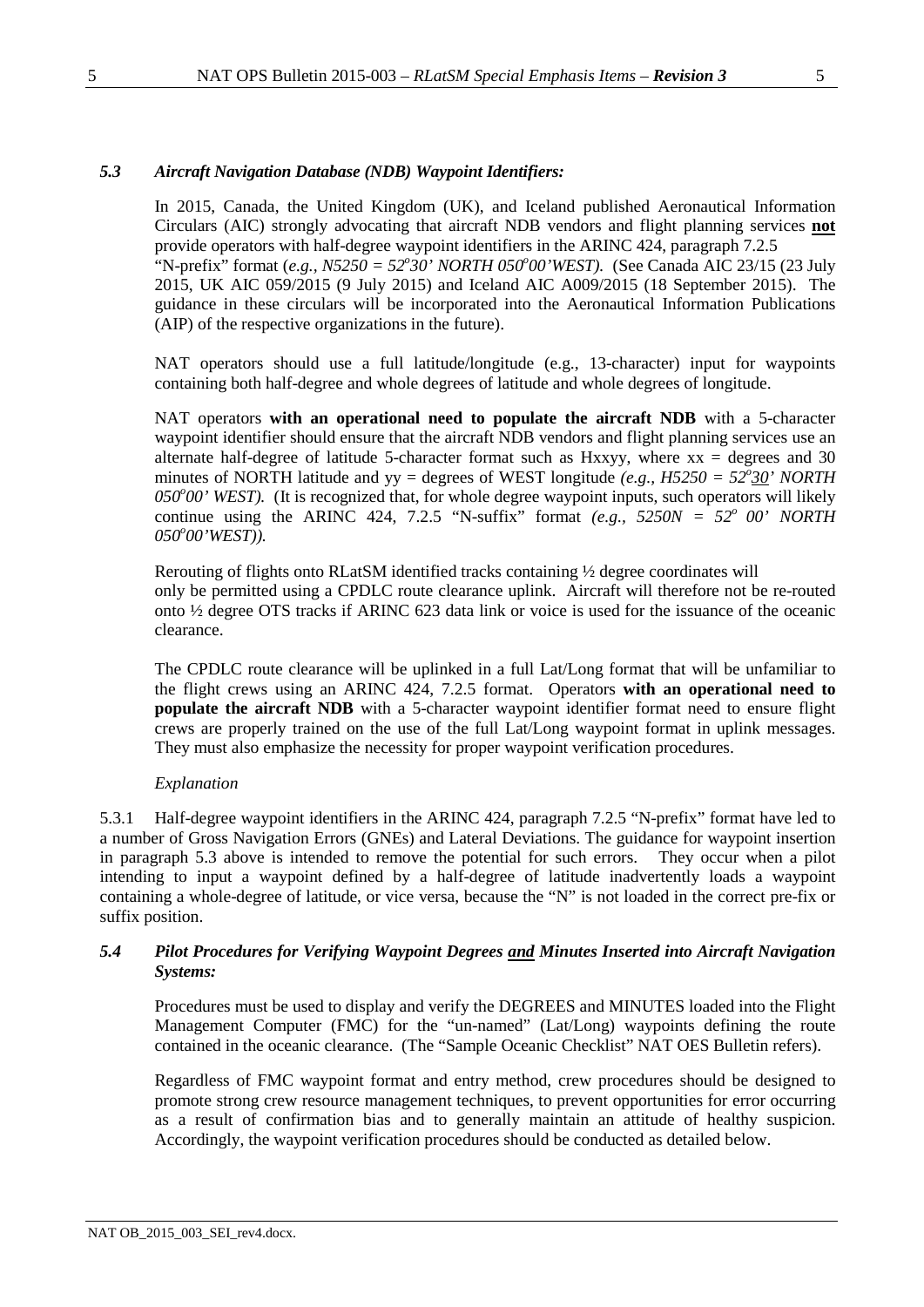- During pre-flight LRNS programming, both pilots independently verify the full latitude and longitude coordinates of "un-named" (Lat/Long) waypoints defining the expected route of flight within oceanic airspace as entered in the FMC.
- Upon receipt of a revised oceanic clearance (i.e., one not conforming to the flight planned route), both pilots independently verify the full latitude and longitude coordinates of "unnamed" (Lat/Long) waypoints defining the route contained in the revised oceanic clearance.
- Approaching an oceanic waypoint, one pilot should verify the full latitude and longitude coordinates of that waypoint in the FMC, the NEXT and NEXT  $+1$  waypoints, while the other pilot crosschecks the latitude and longitude coordinates against the master flight plan/oceanic clearance.

## *Explanation*

5.4.1 Due to the factors in the map and FMC display of ½ degree and whole degree waypoints, it is imperative that pilots follow the procedure in paragraph [5.4](#page-4-1) above to avoid lateral errors caused by incorrect insertion of waypoints. Verification of the full DEGREES and MINUTES of oceanic waypoints loaded into the FMC is a critical step in ensuring a proper navigational load.

### <span id="page-5-0"></span>*5.5 Pilot Track and Distance Check:*

It is strongly recommended that pilot pre-flight and in-flight procedures call for the pilot to compare the track and distance between waypoints shown on the Computer Flight Plan (CFP) to those displayed by the FMC. (The NAT "Sample Oceanic Checklist" Bulletin refers).

Pilots should be aware that waypoint insertion errors of ½ degree of latitude may in some cases result in only small differences in track and distance, however, the track and distance check can help prevent waypoint insertion errors of one degree or more that have been observed in oceanic operations.

*Note: `the currency of magnetic variation tables loaded into aircraft navigation databases and the point at which the track is measured affect the track displayed on the FMC by as much as ±3 degrees.*

### *Explanation*

5.5.1 This check remains valuable for RLatSM operations because waypoint insertion errors are **not** limited to ½ degree errors and waypoint insertion errors of one degree or more have been observed in oceanic operations. Waypoint insertion errors of ½ degree produce a small difference in leg segment track and distance, however, as noted above, waypoint insertion errors are not limited to ½ degree.

### *5.6 Pilot Action When Notified By ATC of Possible Deviation from Cleared Track:*

Flight crews are advised that, should they be notified that ATC systems indicate the aircraft is not flying the cleared route, they should immediately display the full degrees and minutes loaded into the FMC for the NEXT and NEXT  $+ 1$  waypoints, and verify against the cleared route before responding.

Voice message example: "SHANWICK CONFIRMS YOUR POSITION REPORT INDICATES INCORRECT ROUTING. CHECK FULL DEGREES AND MINUTES LOADED INTO FMC. YOUR CLEARED ROUTE IS [route]"

### CPDLC message example:

YOUR POSITION REPORT INDICATES INCORRECT ROUTING. CHECK FULL DEGREES AND MINUTES LOADED INTO FMC. YOUR CLEARED ROUTE IS [route]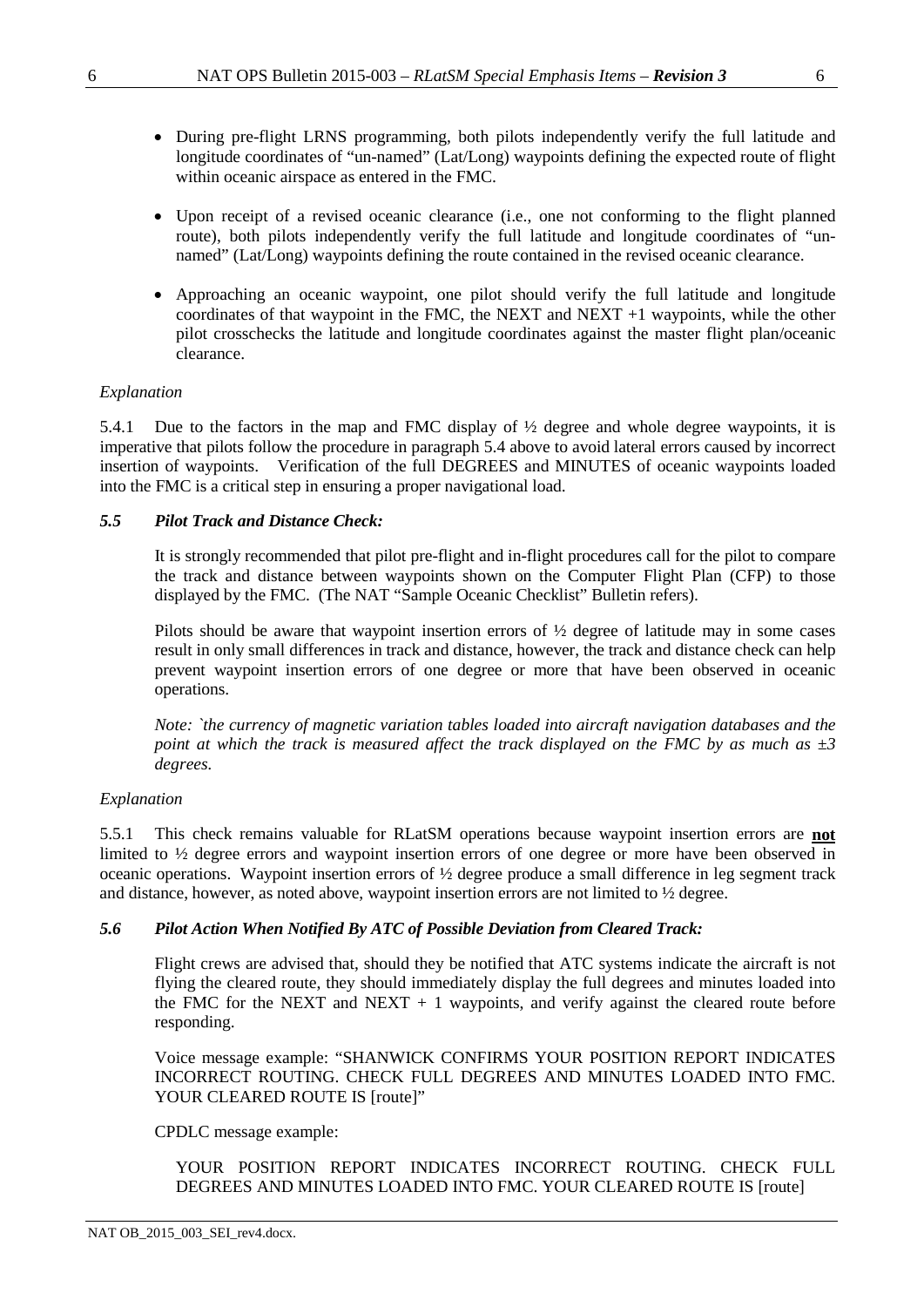When ATC notifies the pilot that the aircraft has indicated it has already deviated from the cleared track (UM169f: *ADS-C INDICATES OFF ROUTE. ADVISE INTENTIONS*), the pilot shall immediately display the full DEGREES and MINUTES loaded into the FMC for the NEXT waypoint, and verify against the cleared route.

### <span id="page-6-0"></span>*5.7 Policy for Operational Airborne Collision Avoidance System II (ACAS II):*

**Prior to departure for flight on an NAT OTS track at a flight level where RLatSM is applied,** the ACAS II system shall be fully operational for the pilot flying (i.e., the TA and RA visual display and audio function will be operative for the pilot flying). If the ACAS II system is not fully operational for the pilot flying, the operator has the option of requesting clearance to operate on a track and/or at a FL where RLatSM is not applied. **If the ACAS II system fails after** departure, the aircraft may continue on the cleared route.

*Note: The ACAS II (TCAS II) system must be a Version 7.0 or more recent version).*

#### *Explanation*

5.7.1 ACAS II provides a valuable situational awareness tool and safety net for pilots operating in NAT airspace including those where aircraft separation standards have already been reduced in the vertical and longitudinal dimensions. The carriage and operation of ACAS II is emphasized here in the context of RLatSM trials for the following reasons:

- a) The introduction of ½ degree OTS waypoints is an operational change that introduces the use of ½ degree waypoints into NAT OTS operations. Although both pilot procedures and ADS-C conformance monitoring capabilities should mitigate the occurrence of lateral deviations related to ½ degree waypoints, ACAS II provides an independent margin of safety should lateral deviations occur during the RLatSM trial period.
- b) ACAS II will provide a situational awareness tool that will enable pilots to be better prepared to safely execute weather deviation and contingency procedures necessitating lateral deviations (e.g., diversions and turn-backs). In the RLatSM operational environment, such deviations will occur in airspace where the minimum lateral separation is to be 25 NM.

### <span id="page-6-1"></span>*5.8 Pilot In-flight Contingency Procedures and Weather Deviation Procedures (Diversions, Turnbacks, etc.):*

In training and checking programs, operators shall place special emphasis on pilot knowledge of and preparation to execute the *Special Procedures for Inflight Contingencies in Oceanic Airspace* published in ICAO Doc 4444, paragraph 15.2 and *Weather deviation procedures* (paragraph 15.2.3).

Pilots must be aware that when crossing adjacent tracks without an ATC clearance, the potential vertical separation provided by the In-flight Contingency Procedure is 500 ft may not be adequately accounting for the allowed RVSM altimetry system error. Pilots must use all the steps called for in the Contingency Procedures to avoid conflict with other aircraft. Consideration should be given to intercepting the 15 NM lateral offset in the same direction of flight and then descending below FL 280 or climbing above FL 410 prior to crossing adjacent tracks or making a 180° turn back.

Pilots must also be aware that when unable to obtain an ATC clearance, Weather Deviation Procedures call for a climb or descent of 300 ft. based on direction of flight and direction of deviation, and, in addition, guidance to the pilot is to adjust the path of the aircraft, if necessary, to avoid aircraft at or near the same flight level.

Pilots must stringently follow all measures for avoiding conflict with other aircraft provided for in the Doc 4444 Contingency and Weather Deviation Procedures.

### *Explanation*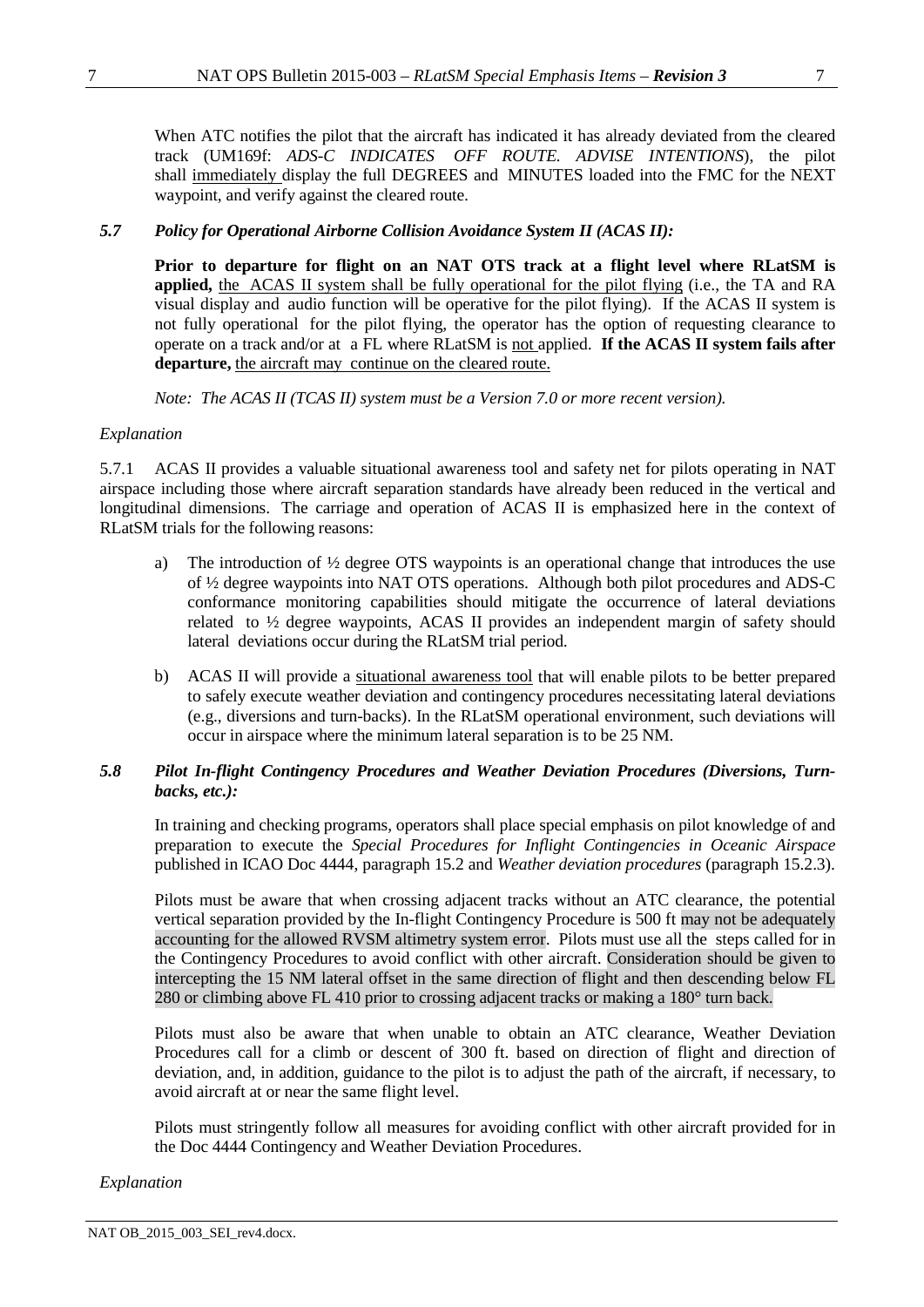5.8.1 The implementation of RLatSM (25 NM) separation and ½ degree track spacing significantly reduces the distance and time a diverting aircraft has to manoeuvre when executing a diversion, turn-back or weather deviation without an ATC clearance before approaching adjacent tracks. It also reduces the time that a pilot has to obtain an ATC clearance. (An aircraft deviating from track can be in the proximity of aircraft on an adjacent track within approximately 4 minutes, depending on the angle of deviation from cleared track). In addition, as discussed above, the margin for safety for aircraft crossing adjacent tracks is 150 m (500 ft.) of vertical separation when executing In-flight Contingency Procedures.

## <span id="page-7-1"></span>*5.9 RLatSM Operational policies (aircraft CNS system failure, data link system failure, etc.):*

5.9.1 **Objective.** The guidance provided in section [5.9](#page-7-1) is intended to apply during the RLatSM trials that started on 12 November 2015. It is intended to supplement the Global Operational Data Link Document (GOLD) guidance to controllers and flight crew on data link service failures and aircraft data link system failures (GOLD paragraphs 4.9.4 and 5.9.4 respectively).

5.9.2 **RLatSM Required CNS System Failure Prior to Departure.** If a flight experiences a failure of an RLatSM required CNS system **PRIOR TO DEPARTURE,** the flight should flight plan so as to remain clear of NAT RLatSM tracks between FL 350-390 (inclusive).

5.9.3 **RLatSM Required CNS System Failure After Departure But Prior to Entering On To RLatSM Tracks Between FL 350-390 (Inclusive).** If a flight experiences a failure of an RLatSM required CNS system **AFTER DEPARTURE BUT PRIOR TO ENTERING RLATSM AIRSPACE,** the flight should contact ATC and request a revised clearance that will keep it clear of NAT RLatSM tracks between FL 350-390 (inclusive).

5.9.4 **RLatSM Required CNS System Failure After Entering On To RLatSM Tracks Between FL 350-390 (Inclusive).** If a flight experiences a failure of an RLatSM required CNS system **WHILE OPERATING IN RLATSM AIRSPACE**, ATC must be immediately advised. Such flights may be recleared to exit RLatSM airspace, but consideration will be given to allowing the flight to remain in the airspace, based on tactical considerations. (GOLD paragraph 4.9.4.8 refers).

Note: aircraft may be cleared to climb above FL 390 or descend below FL 350 and remain on half-degree tracks. However, 60 NM lateral separation will then be applied.

5.9.5 **Continuous Climb or Descent of Aircraft Not RLatSM Eligible.** Any aircraft that is not RLatSM eligible may request continuous climb or descent without intermediate level off through the vertical extent of the NAT RLatSM airspace. Such requests will be considered on a tactical basis.

5.9.6 **Altitude Reservation (ALTRV) Requests.** ALTRV requests will be considered on a case by case basis (as is done today regarding NAT High Level Airspace (HLA)), irrespective of the RLatSM eligibility status of the participating aircraft.

5.9.7 **Contingency Situations.** NAT RLatSM airspace restrictions are not applicable to aircraft experiencing a contingency situation.

### <span id="page-7-2"></span>*5.10 Domestic ATC Agency Contact:*

Pilots are reminded to ensure that they contact the appropriate **domestic** ATC agency BEFORE exiting oceanic airspace.

### <span id="page-7-0"></span>**6. Websites**

**6.1** The ICAO EUR/NAT Office Website is at: **www.icao.int/eurnat**. Click on **[EUR & NAT](http://www.icao.int/EURNAT/Pages/EUR-and-NAT-Document.aspx)  [Documents](http://www.icao.int/EURNAT/Pages/EUR-and-NAT-Document.aspx)** >> **[NAT Documents](http://www.icao.int/EURNAT/Pages/EUR-and-NAT-Document.aspx?RootFolder=%2FEURNAT%2FEUR%20and%20NAT%20Documents%2FNAT%20Documents&FolderCTID=0x012000DAF95319EADD9946B510C5D7B595637D00AA5EB47B299B9A4BAD1968B24E18655C&View=%7b2666E7DD-5F4E-4E64-B16A-CF142A1E5BC9%7d)** to obtain NAT Operations and NAT Region Update Bulletins and related project planning documents.

**6.2 Job Aid Templates**. Click on **[EUR & NAT Documents](http://www.icao.int/EURNAT/Pages/EUR-and-NAT-Document.aspx)** >> **[NAT Documents](http://www.icao.int/EURNAT/Pages/EUR-and-NAT-Document.aspx?RootFolder=%2FEURNAT%2FEUR%20and%20NAT%20Documents%2FNAT%20Documents&FolderCTID=0x012000DAF95319EADD9946B510C5D7B595637D00AA5EB47B299B9A4BAD1968B24E18655C&View=%7b2666E7DD-5F4E-4E64-B16A-CF142A1E5BC9%7d)** >> Job Aid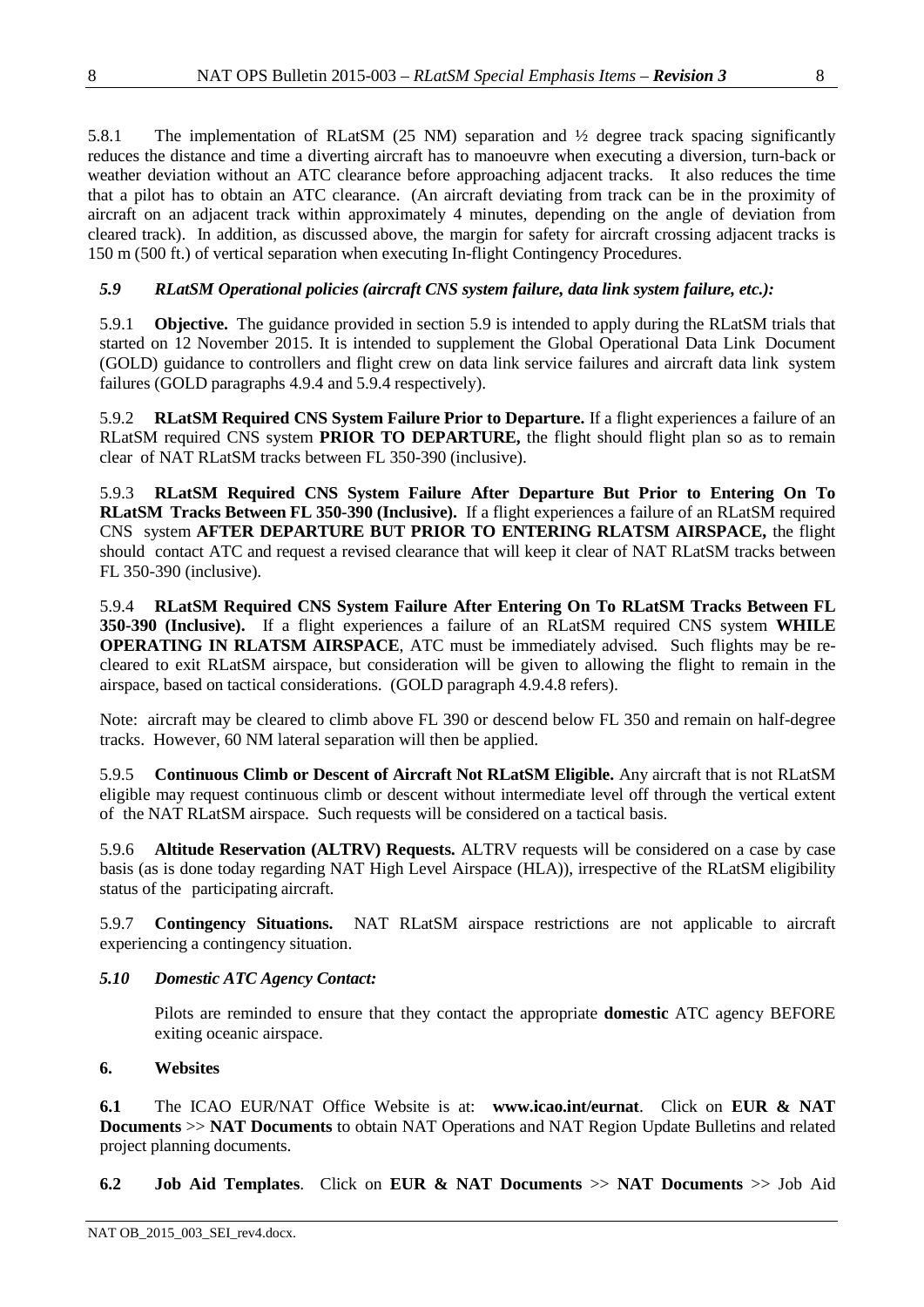Templates for:

- a) RNP 4 Job Aid Template (Application to conduct RNP 4 operations), and,
- b) Data Link Job Aid Template (Operator Application to Conduct Data Link Operations).

### *7.* **Contacts**

**7.1** The following individuals may be contacted for information or to provide feedback on RLatSM operations:

UK NATS Martin Donnan GM Prestwick Operations

### E-mail: **[martin.DONNAN@nats.co.uk](mailto:martin.DONNAN@nats.co.uk)**

NAV CANADA Gander Area Control Centre P.O. Box 328 Gander, NL A1V 1W7 Attn: Jeffrey Edison Manager, ACC Operations Direct line: +1 709-651-5223

E-mail: **[edisonj@navcanada.ca](mailto:edisonj@navcanada.ca)**

 $\sim$ ~~~~~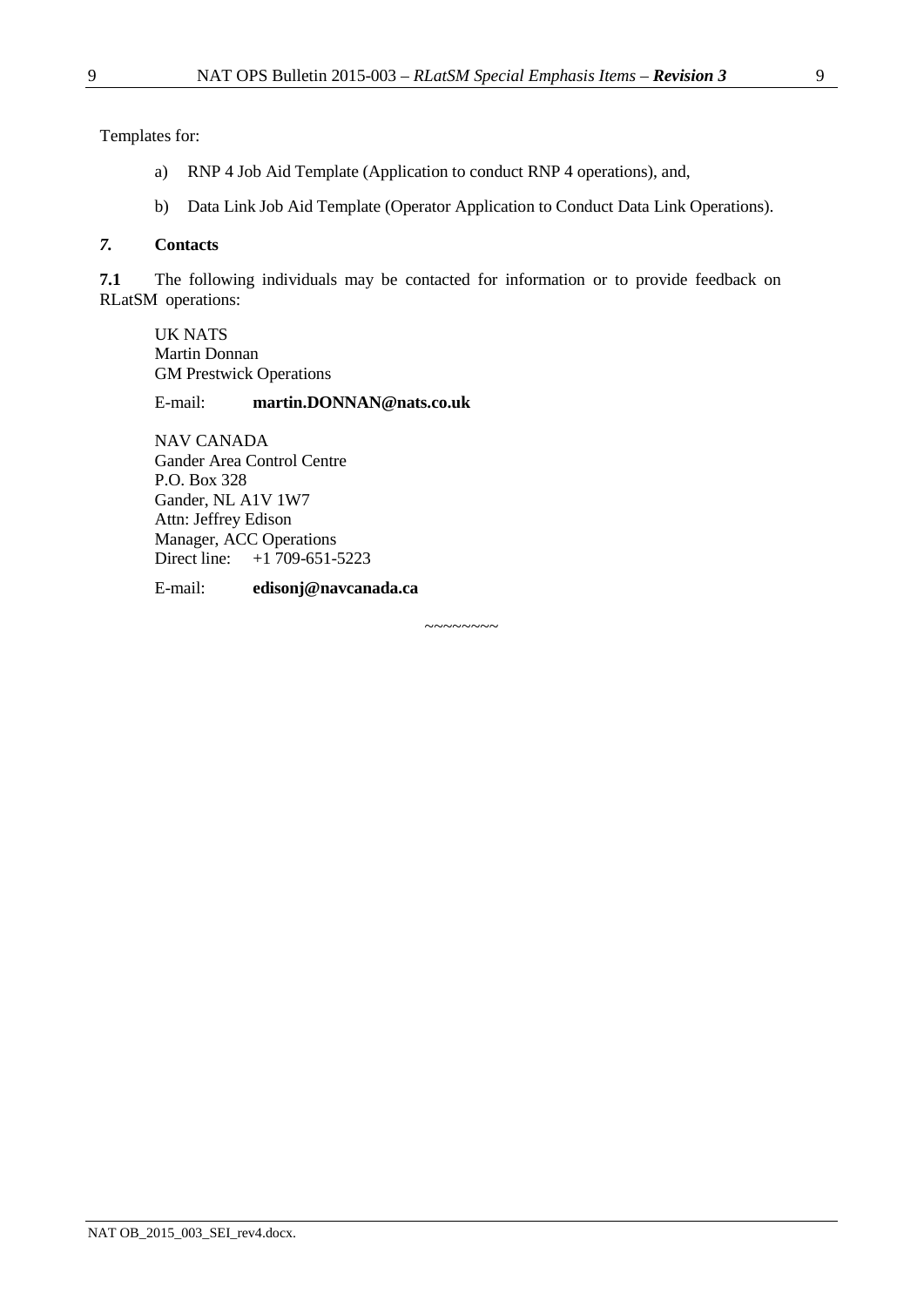#### **ATTACHMENT A – SUMMARY OF RLATSM SPECIAL INTEREST ITEMS CONTAINED IN THIS NAT OPS BULLETIN**

## <span id="page-9-0"></span>**1.** *Operator/Aircraft Eligibility and Flight Planning Provisions:*

Only operators that meet RNP 4 requirements and are equipped with and operating CPDLC and ADS-C will be eligible for RLatSM operations. In addition, the ICAO Flight Plan must be correctly annotated to indicate that RLatSM required CNS systems are operational for the flight (section [4](#page-2-0) refers).

## **2.** *Requirement to use the CNS equipment that is indicated in the flight plan:*

The pilot must use that CNS systems indicated on the ICAO Flight Plan because ATC uses the Flight Plan annotations in Items 10 and 18 to apply the reduced separation between aircraft (paragraph [5.1](#page-3-0) refers).

The pilot must also confirm that RNP4 is inserted into the FMC to enable aircraft navigation system monitoring and alerting against the required RNP4 Navigation Specification (paragraph [5.1](#page-3-0) refers).

## **3.** *Aircraft Navigation Database (NDB) Waypoint Identifiers:*

Canadian AIC 23/15, UK AIC 059/2015 and Iceland AIC A009/2015 strongly advocate that aircraft NDB vendors and flight planning services **not** provide operators with **half-degree** waypoint identifiers in the ARINC 424, paragraph 7.2.5 "N-prefix" format (e.g., *N5250 = 52<sup>o</sup> 30' NORTH 050<sup>o</sup> 00'WEST).* (These AICs will be incorporated into State AIPs in the future).

NAT operators should use a full latitude/longitude (e.g., 13-character) input for waypoint coordinates. NAT operators **with an operational need to populate the aircraft NDB** with a 5-character waypoint identifier should ensure that the aircraft NDB vendors and flight planning services use an alternate halfdegree of latitude 5-character format e.g., H5250 =  $52^{\circ}30'$  *NORTH 050°00'* WEST (paragraph [5.3](#page-4-0) refers)

### **4.** *Pilot Training on Map and FMC Displays of ½ Degree and Whole Degree Waypoints:*

Operator initial and re-current training programs and operations manuals must have incorporated training and guidance to enable pilots to understand map and FMC displays of  $\frac{1}{2}$  degree and whole degree waypoints (paragraph [5.2](#page-3-1) and **[Attachment](#page-11-1) B** [Figure 1](#page-11-0) and [Figure 2](#page-12-0) refer).

### **5.** *Pilot Procedures for Verifying Waypoint Degrees and Minutes Inserted into Aircraft Navigation Systems:*

Pilot Pre-flight and In-flight procedures must call for each pilot to independently display and verify the DEGREES **and** MINUTES loaded into the Flight Management Computer (FMC) for the "un-named (Lat/Long) waypoints defining the cleared route of oceanic flight. This procedure is necessary regardless of the FMC waypoint input format being used. Procedures must call for both pilots to independently verify the waypoint coordinates inserted and concur on their accuracy prior to route activation (paragraph [5.4](#page-4-1) refers).

## **6.** *Pilot Track and Distance Check:*

It is strongly recommended that pilot pre-flight and in-flight procedures call for the pilot to compare the track and distance between waypoints shown on the Computer Flight Plan (CFP) to those displayed by the FMC.

Pilots should be aware that waypoint insertion errors of ½ degree of latitude may in some cases result in only small differences in track and distance, however, the track and distance check can help prevent waypoint insertion errors of one degree or more that have been observed in oceanic operations.

Note: the currency of magnetic variation tables loaded into aircraft navigation databases and the point at which the track is measured affect the track displayed on the FMC by as much as  $+/-3$  degrees (paragraph [5.5](#page-5-0) refers)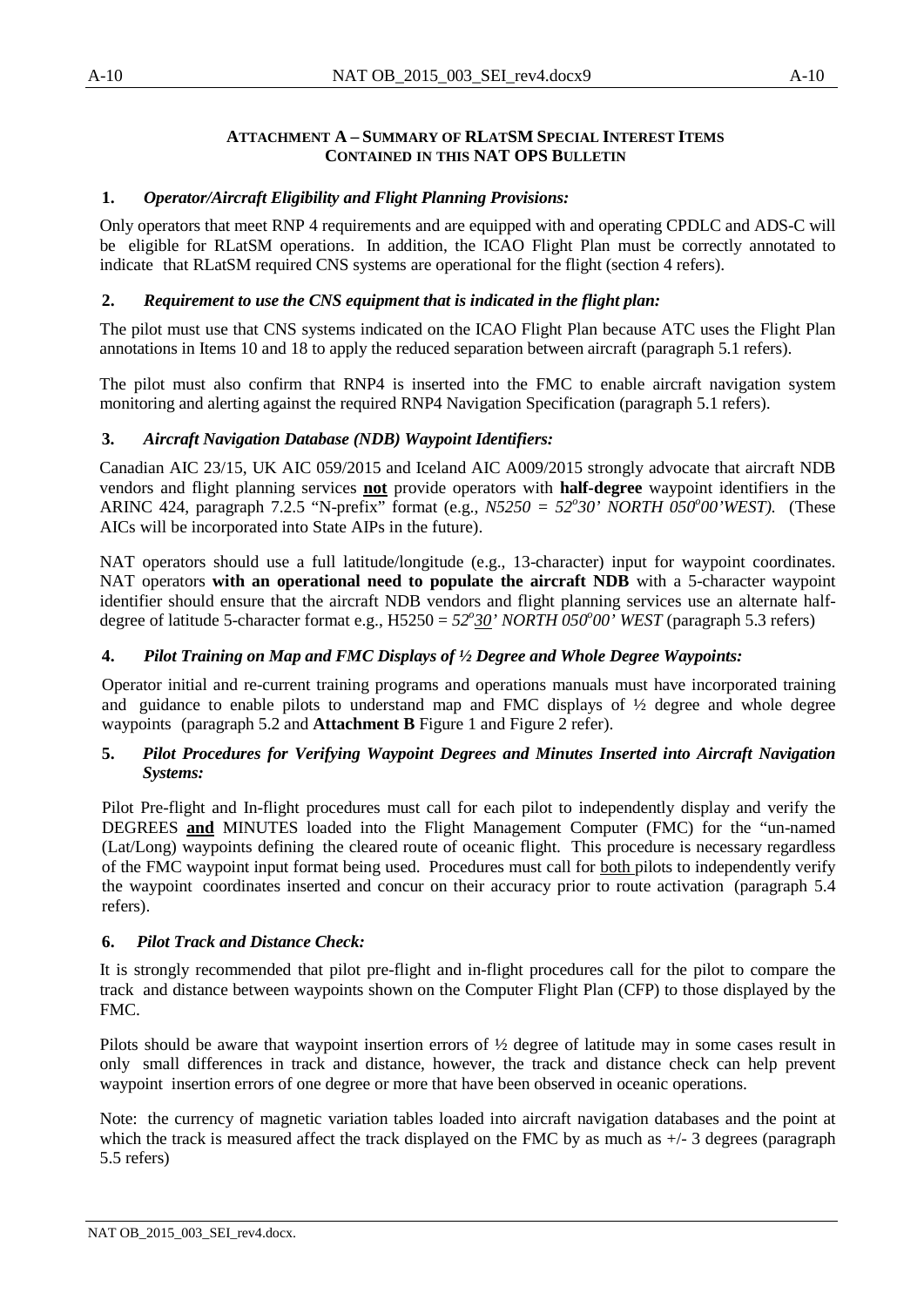## **7.** *Pilot Action When Notified By ATC of Possible Deviation From Cleared Track:*

When ATC notifies the pilot that ATC systems indicate that the aircraft is not flying the cleared track, the pilot shall immediately display the full DEGREES and MINUTES loaded into the FMC for the NEXT waypoint, and verify against the oceanic clearance.

### **8.** *Policy for Operational Airborne Collision Avoidance System II (ACAS II):*

**Prior to departure for flight on in airspace where RLatSM is applied,** the ACAS II system shall be fully operational for the pilot flying (i.e., the TA and RA visual display and audio function will be operative for the pilot flying). If the ACAS II system is not fully operational for the pilot flying, the operator has the option of requesting clearance to operate on a track and/or at a FL where RLatSM is not applied. **If the ACAS II system fails after departure,** the aircraft may continue on the cleared route.

*Note: The ACAS II (TCAS II) system must be a Version 7.0 or more recent version) (paragraph [5.7](#page-6-0) refers)*

### **9.** *Pilot In-flight Contingency Procedures and Weather Deviation Procedures (Diversions, Turnbacks, etc.):*

In training and checking programs, operators shall place special emphasis on pilot knowledge of and preparation to execute the *Special Procedures for Inflight Contingencies in Oceanic Airspace* published in ICAO Doc 4444, paragraph 15.2 and *Weather deviation procedures* (PANS-ATM, paragraph 15.2.3).

Pilots must be aware that when crossing adjacent tracks without an ATC clearance, the potential vertical separation provided by the In-flight Contingency Procedure is 500 ft may not be adequately accounting for the allowed RVSM altimetry system error. Pilots must use all the steps called for in the Contingency Procedures to avoid conflict with other aircraft. Consideration should be given to intercepting the 15 NM lateral offset in the same direction of flight and then descending below FL 280 or climbing above FL 410 prior to crossing adjacent tracks or making a 180° turn back.

Pilots must also be aware that when unable to obtain an ATC clearance, Weather Deviation Procedures call for a climb or descent of 300 ft. based on direction of flight and direction of deviation, and, in addition, guidance to the pilot is to adjust the path of the aircraft, if necessary, to avoid aircraft at or near the same flight level.

Pilots must stringently follow all measures for avoiding conflict with other aircraft provided for in the Doc 4444 contingency procedures (paragraph [5.8](#page-6-1) refers).

### **10.** *RLatSM Operational policies (aircraft CNS system failure, data link system failure, etc.):*

Operators must be aware of the RLatSM operational policies posted in paragraph [5.9](#page-7-1) In particular, operators must be aware that all RLatSM required aircraft CNS systems must be operational PRIOR TO DEPARTURE and PRIOR TO ENTRY on to RLatSM tracks between FL 350-390 (inclusive). In addition, if RLatSM required aircraft systems fail WHILE OPERATING IN RLATSM AIRSPACE, ATC must be advised immediately so that an appropriate course of action can be determined (paragraph [5.9](#page-7-1) refers).

### **11.** *Domestic ATC Agency Contact:*

Pilots are reminded to ensure that they contact the appropriate **domestic** ATC agency BEFORE exiting oceanic airspace (paragraph [5.10](#page-7-2) 5.11 refers).

 $~\sim$   $\sim$   $\sim$   $\sim$   $\sim$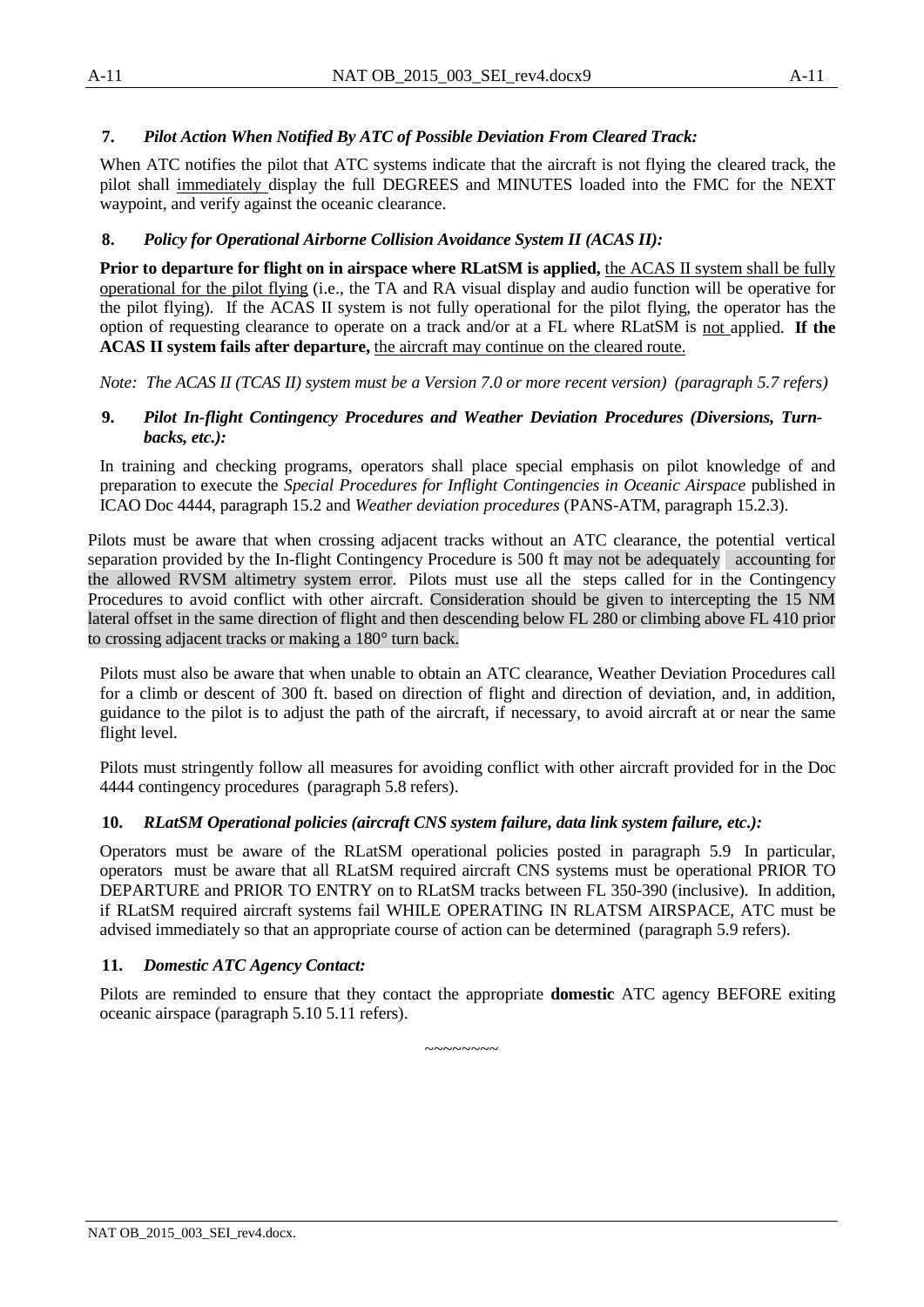#### **ATTACHMENT B – EXAMPLE FMC AND MAP DISPLAYS** (paragraph [5.2](#page-3-1) refers)

<span id="page-11-1"></span>*Note: [Figure 1](#page-11-0) and [Figure 2](#page-12-0) are intended to support paragraph [5.2](#page-3-1) (Pilot training on Map and FMC Displays of ½ and Whole Degree Waypoints).* **The figures emphasize that** f**or a large number of aircraft, the input of waypoints containing whole degrees of latitude and waypoints containing halfdegrees of latitude will result in identical 7-character FMC and waypoint map displays.**

<span id="page-11-0"></span>*Figure 1. Example FMC Display: Full Waypoint Latitude and Longitude (13-characters) inserted into FMC*



1. 52 degrees-30 minutes North latitude, 20 degrees West longitude inserted into the FMC using full latitude and longitude degrees, minutes and seconds (i.e., 13 characters)

2. The waypoint IDENT is truncated to 7 characters with **no display of minutes of latitude.**